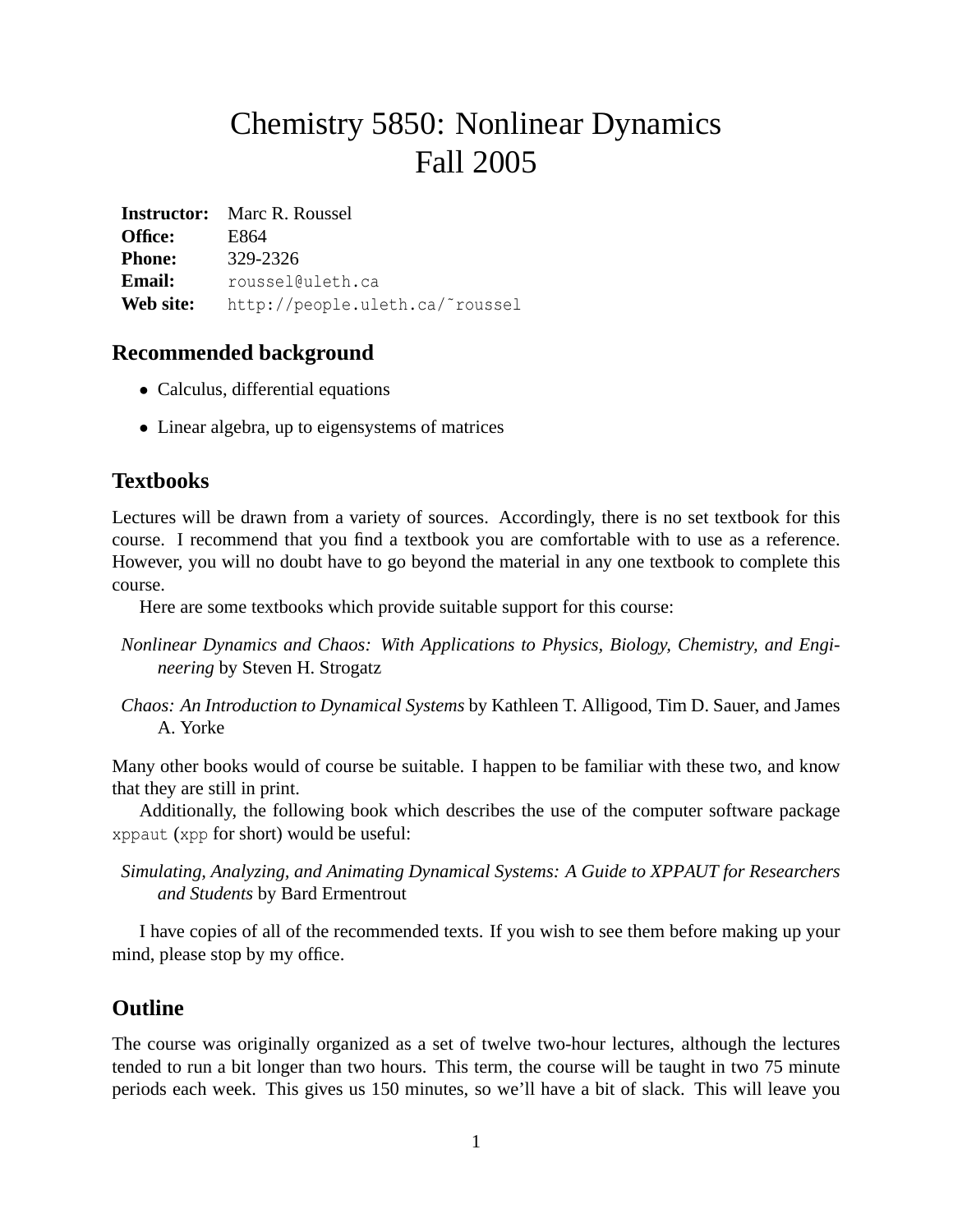plenty of time to ask questions in class. The lecture notes on the web site will retain the original "twelve lecture" format. Ideally, each "lecture" would be covered in a single week. However, because of the mid-week start and of statutory holidays, we don't have that luxury. In what follows, the word "lecture" should be understood to mean a two-lecture unit covering a single topic.

The lecture notes available on the web site are a complete record of the material to be covered. They won't change much during the term, so go ahead and print them whenever you like. I recommend that you bring them to class and annotate them as you go rather than try to take detailed notes.

The course will emphasize theory, but will use a number of examples drawn from across the sciences. This course is an introductory survey. Accordingly, we won't reach great depth in any area. However, students registered in this course should get a good feel for some of the central ideas and techniques in nonlinear dynamics and for the application of these techniques in the sciences.

|         |    | Tentative syllabus                                                                                   |  |  |
|---------|----|------------------------------------------------------------------------------------------------------|--|--|
| Lecture |    | Definition of a dynamical system and related concepts; classification and                            |  |  |
|         |    | examples of dynamical systems; phase-plane analysis of ODEs                                          |  |  |
|         | 2  | Local and global stability analysis of ODEs; use of symbolic algebra soft-<br>ware                   |  |  |
|         | 3  | Unstable equilibria, limit cycles, complex dynamics; use of simulation soft-<br>ware                 |  |  |
|         | 4  | Bifurcation analysis; multistability                                                                 |  |  |
|         | 5  | Invariant manifolds                                                                                  |  |  |
|         | 6  | Singular perturbation theory                                                                         |  |  |
|         |    | Hamiltonian systems                                                                                  |  |  |
|         | 8  | Nonautonomous systems                                                                                |  |  |
|         | 9  | Maps and differential equations                                                                      |  |  |
|         | 10 | Stability and bifurcation analysis of maps                                                           |  |  |
|         | 11 | Infinite-dimensional dynamical systems; delay-differential equations and<br>their stability analysis |  |  |

12 Partial-differential (reaction-diffusion) equations; Turing bifurcations

#### **Evaluation**

Each lecture will be accompanied by an assignment. The weighting of each assignment will be proportional to its difficulty and length, and will be announced when the assignment is released. You will usually be given one week to complete the assignment, although I am prepared to be flexible when circumstances warrant. The assignments will emphasize technical aspects of the course, including the use of software (mostly xpp and maple) to study questions in nonlinear dynamics. Hopefully, you have access to a computer loaded with maple. The University has a site license for this software, so having it installed on campus shouldn't be a problem. Moreover, it is available in the university's student computer labs. Xpp is free software which you can install on any Unix/Linux computer you have access to. There is also a Windows version, but installing it is a bit more of a chore since you need to install an X server first. Check out the course web site for details on how to get xpp. If installing xpp turns out to be a problem for you, talk to me and we'll see what we can do.